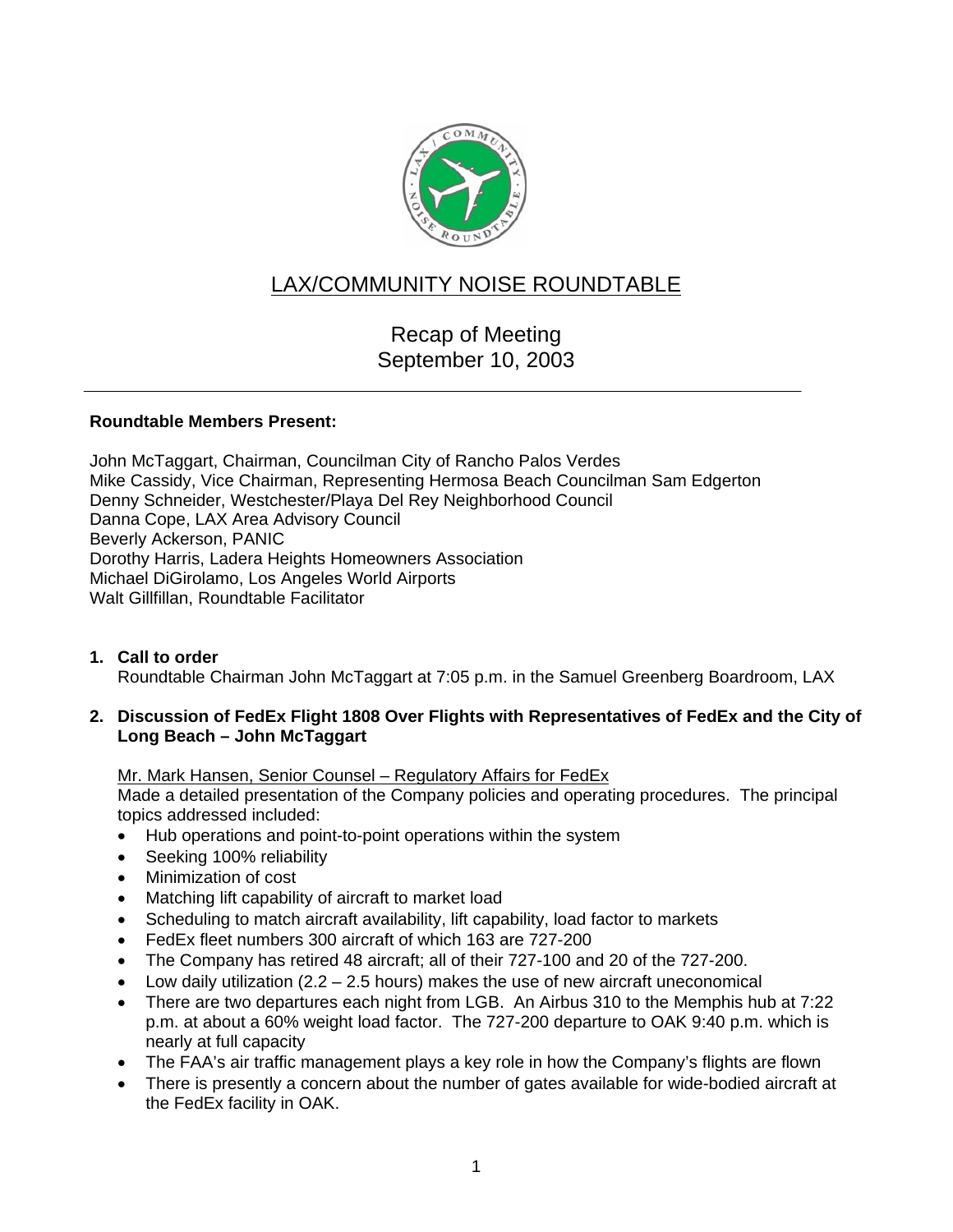#### Curt Castagna, Chairman, Long Beach Airport Noise Committee

Expressed his appreciation for the opportunity to meet with the Roundtable and the FedEx representatives on a matter of great interest to the City of Long Beach and other airport users.

#### Sharon Diggs-Jackson, Public Affairs Officer, Long Beach Airport

Provided the Roundtable with information prepared by the airport staff that described the Flight 1808 departure routes and altitudes. She also provided information about the proportion of the noise budget at LGB utilized by each airline and by each aircraft type at LGB.

#### Roundtable Members' Discussion

The Roundtable members were able to exchange information with the representatives of FedEx and the Long Beach Airport staff. From the discussion there were several alternative actions that were considered worthy of further evaluation by FedEx, the FAA, LGB and the Roundtable. These included the following (principal action agency(s) noted in parenthesis):

- 1. Investigate the possibility of instituting an unrestricted climb from Runway 30 for the FedEx Flight 1808 departures to the north (**FedEx, FAA, LAX, LGB**). This would increase the over flight altitude of aircraft along the departure path.
- 2. Check to see if the current high load factors on the 727-200 aircraft might warrant an A-300 replacement in the identifiable future (**FedEx**). The A-300 is a quieter aircraft, about 10 to 12 dBA less on takeoff according to the FAA Advisory Circular 36-3G.
- 3. Investigate the possible use of a RNAV Departure Procedure from Runway 30 to narrow the spread of flights over the beach communities to the north. (**FedEx, FAA, LAX, LGB**)
- 4. Review the proportion of the noise bucket that the Flight 1808 operation uses at LGB and compare with the result if an A-300 aircraft were used. (**LGB**)
- 5. Review the Noise Abatement Departure Profiles described in FAA Advisory Circular 91-53A. Compare with the procedure being used at LGB by FedEx. (**FedEx, LGB, LAX**). Looking for possible noise reduction for residents living close to LGB.

The Roundtable directed that the Roundtable Consultant prepare a letter to FedEx thanking them for participating in our discussion and requesting their assistance with the five items listed above. The Roundtable also directed that the Roundtable Consultant prepare a letter to FAA Regional Office requesting their assistance with the five items listed above.

#### **3. Report of Several Joint Flight Track Data an Noise subcommittees Meetings – Mike Cassidy/Roy Hefner**

Mr. Hefner reported that the joint subcommittees had met with the Roundtable on August 6 and again as subcommittees on August 13 and 27. They plan to meet again on September 17, October 8, 15 and again with the Roundtable at a special meeting on October 22. As a result of these meetings the Subcommittees will have reviewed the:

- Noise metrics
- Baseline data points
- Thresholds of significance
- Noise impacts
- Mitigations

The Subcommittees plan to bring recommendations to the Roundtable at the special meeting on October 22. This will allow the Roundtable to form a written comment prior to the November 7, 2003 due date.

#### **4. Subcommittee Members and Public Comments**

• Saturday, September 13 meeting in Lennox chaired by Congresswoman Jane Harman